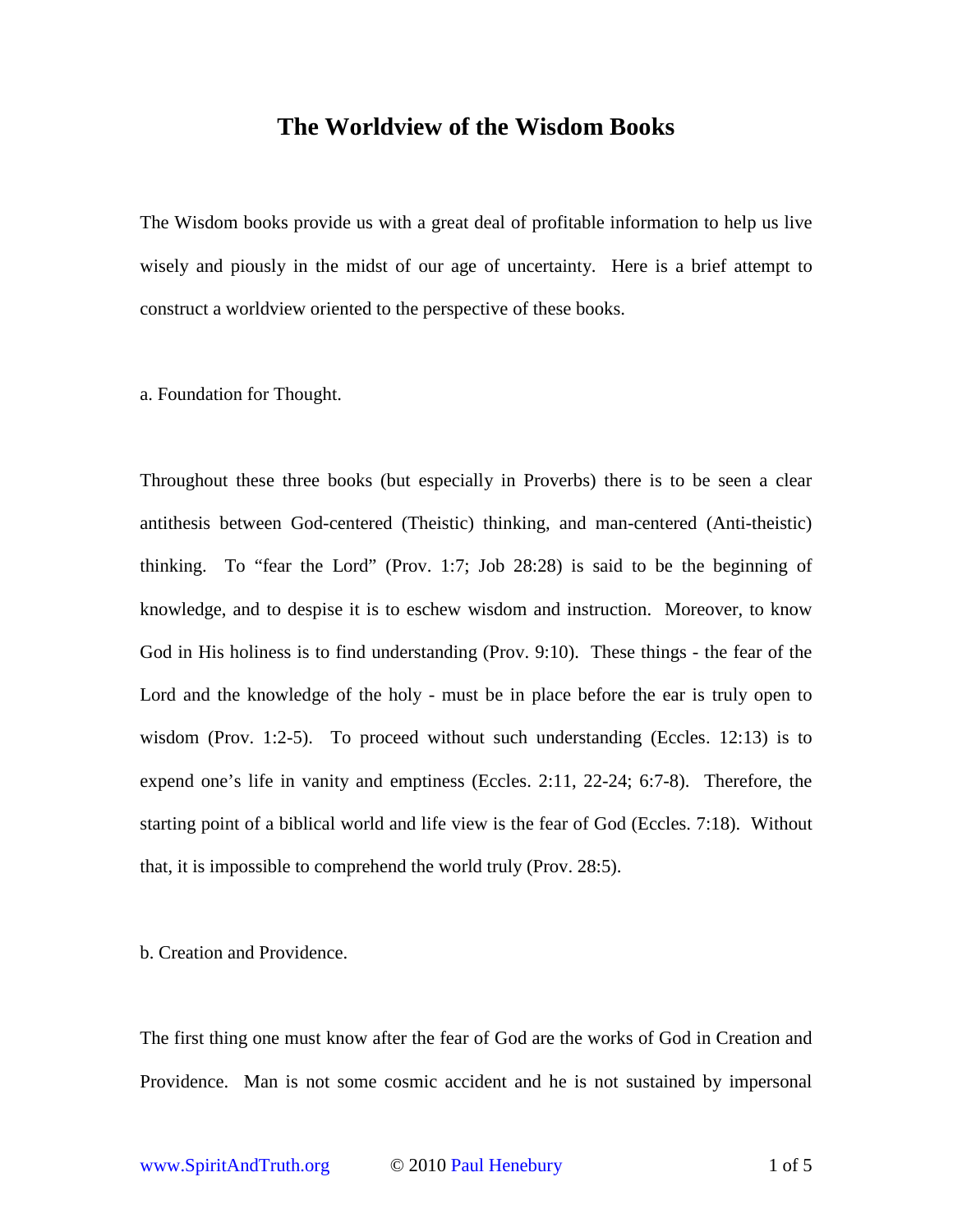naturalistic forces. He exists in this world because he and the world were made for each other. The heavens and earth were made by God (Job 9:8; 26:13; 38:7) and so also was man (Job 33:4-6; Eccles. 12:1; 7:29). Indeed, part of the lesson Job learned was about the remarkable fitness of creatures to their environment (Job 39:1-8, 27-30).

In addition to the doctrine of Creation, we are also told about God's sustaining Providence and His continual Governance over what He has made. It is the Lord who preserves men (Job 34:14), sometimes to the bewilderment of some (Eccles. 6:8-12; 7:15; Job. 12:6). But God keeps His own counsel (Job 40:2, 8; 33:13). It is for us to trust in Him (Job 13:15; Prov. 3:5-6; 16:3, 20; Eccles. 12:13), and not to question His ways (Eccles. 8:4; Prov. 3:7).

We are told that there is a time for everything (Eccles. 3:1ff), and that we cannot know what is to happen in the future (Eccles. 8:6-7). We must see that things belong to God (Job 41:11), and that He preserves and governs this world with infinite wisdom (Prov. 8:14ff; Eccles. 11:5).

c. The Plight of Man.

To begin to make sense of our world it is imperative to take the Fall seriously. Man is born to trouble (Job 5:7). He has departed from the right way (Prov. 2:13, 15; 4:14-15, 19; Eccles. 7:29). In fact, there is a way which *seems* right to him, but its end is death (Prov. 14:12; 16:25).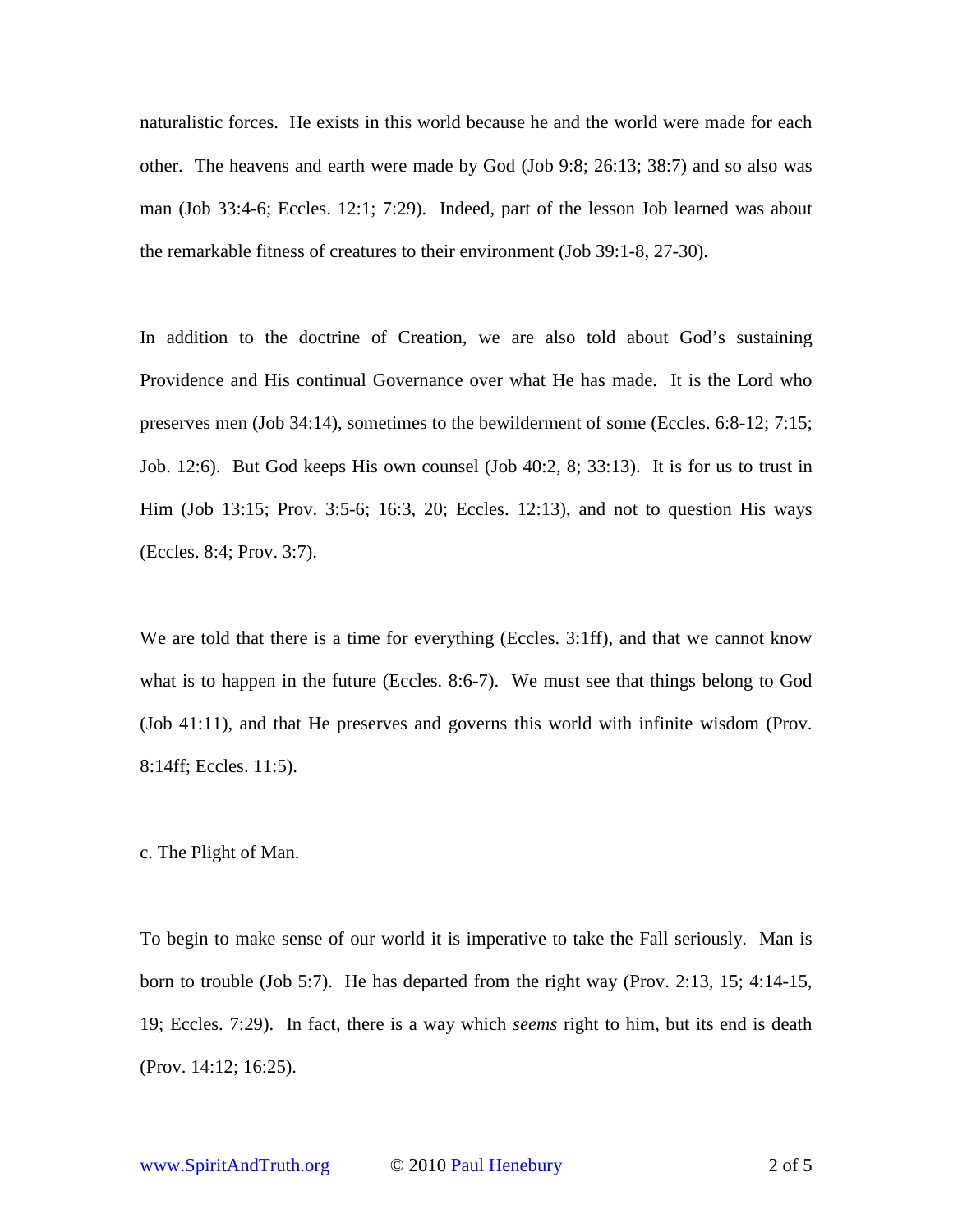The problem with man is his proud rebellion against his Maker (Prov. 1:29-30). He is right in his own eyes (Prov. 12:15; 16:2), trusting to himself (Prov. 28:26), while making a mock at sin (Prov. 14:9). All men are sinners (Eccles. 7:20; 8:11; Job 15:16). They are froward (perverse in their reasoning-Prov. 21:8; 3:32; 6:12), and foolish (Prov. 10:23; 5:14b; 18:6-7; 27:22). This means they cannot interpret God's world wisely. In other words, the view of life of a sinner is at odds with God's purpose for us. All this means that, try as he might, fallen man cannot find meaning without God (Prov. 17:24; Eccles. 1:14; 2:1-11).

d. Judgment.

There is no doubt that men are guilty (Job 4:17; 9:28; Eccles. 9:3). A man's sins find him out (Job. 4:8; 13:26; Prov. 11:5-6, 27:22:8). This means the prospect of judgment lies before every man (Eccles. 3:17; 11:9; 12:14; Prov. 24:12; 20:26). There is no point in railing against God. He is completely just (Job 37:23; 8:3). This knowledge ought to provoke men to depart from evil (Prov. 16:6), for the righteous shall be approved (Job 17:9; Prov. 4:18; 11:31). The voice of wisdom beckons us to forsake our foolishness and live (Prov. 9:6). God is a Redeemer as well as a Judge (Job 19:25; 13:16). It is wise, then, to be reconciled with Him (Job 22:21).

To summarize, we have shown that a proper perspective on the world must include several facets not associated with the thinking of the person without God, beginning with the fear of God Himself. Next we have to see the world as created and sustained by God.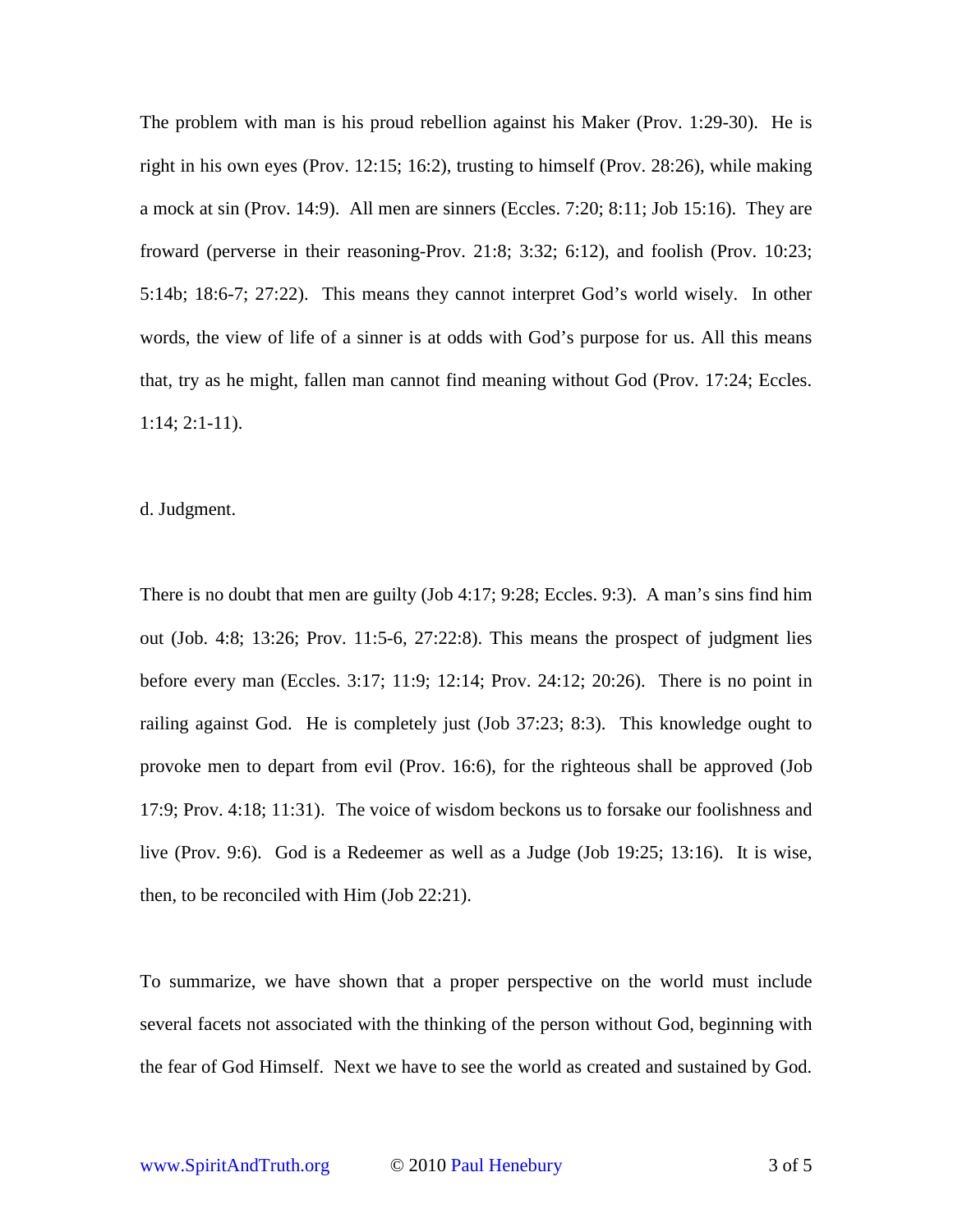A true understanding of ourselves must take into account the fall and rebellion of man and the noetic effects of sin which renders the natural man's autonomous reasoning foolish. Nevertheless, men sense the coming judgment of God on them (Job 15:21; 18:14). We ought to acknowledge all these things and attempt to live our lives in reference to them (Prov. 4:23).

## e. How Shall We Then Live?

In the eighth chapter of Ecclesiastes, we find a great passage upon which to begin to build a practical world and life view. We shall briefly describe some of its elements. If we allow the "king" in these verses (see vv. 2-4) to be the Lord, we are reminded against foolishly dismissing ourselves from His presence, and if we do, not to remain "in an evil thing", for God will do what He wills (v. 3). Besides, to "go out of His sight" is to leave the place of power (v. 4). It follows that to "keep the commandment" is to ensure peace (vv. 2, 5), and to know God's time and judgment when it comes (v. 6). And if it tarries and we are tempted to be glum (v. 8), we can rouse ourselves, trusting to God's providence (v. 7).

In addition to the above, one ought to give heed to the voice of wisdom elsewhere in these books. Proverbs, for example, prescribes many measures for staying out of the snares of the wicked (Prov. 1:10; 4:14-15; 23-27; 6:20-35; 8:33-36; 11:2-4, etc.). We find the same in Job (5:3; 8:20; 23:12). We should understand that filling our lives with